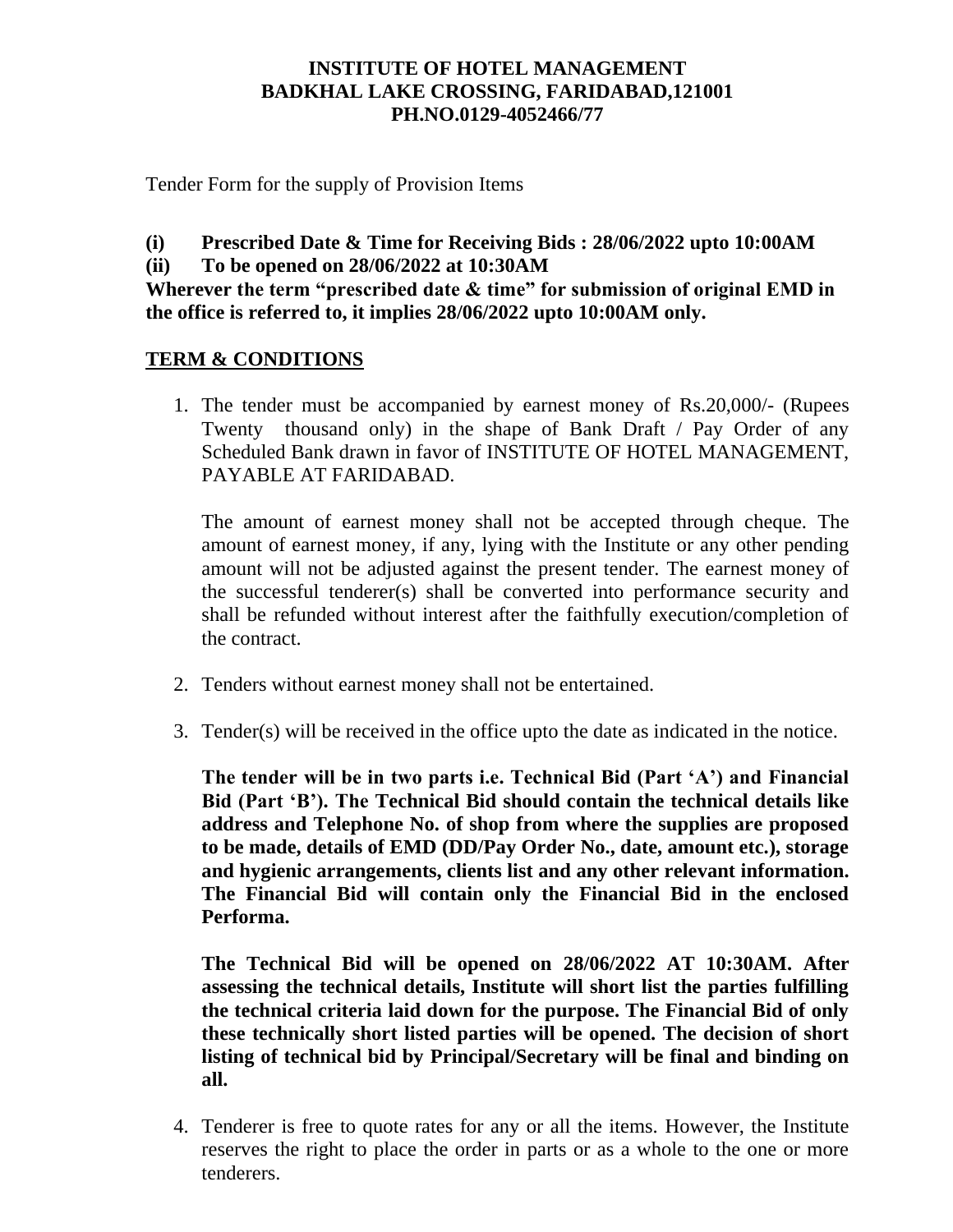- 5. The validity of tender shall be for 90 days from the date of receipt. The finally approved and determined rates will remain in force **for the period of one year i.e 11.07.22 to 10.07.23** with a provision to extend further for a period of three months at the same rates approved by the Institute. **The Institute will not entertain any request for the increase of rates on account of increase of tax, excise duty, natural calamity, strike, other levies or any other reasons, whatsoever, during the period of contract. Any new tax imposed during the currency of contract will, however, be considered. However, Principal reserves the right to increase or decrease the rate of any item keeping into view the circumstances.**
- 6. (a) **The GST, if applicable, should be indicated clearly in the tender form as "GST Extra" along with the percentage of GST as applicable against each and every item failing which it will be treated that the rates quoted by the tenderer are inclusive of GST. After this, no representation/ request regarding payment of GST shall be entertained. The rates may be quoted by showing the percentage and amount of VAT under the column of VAT in the specifications.**

**GST will be paid to the tenderer provided the GST registration No. GST Code & Accounting Code is mentioned on the bill/invoice and all relevant formalities including furnishing of Forms/VAT invoice, if any, are fulfilled by the tenderer.**

**(b)** In Case of GST invoice, Institute name, address and GST. must be indicated/ printed by you. For items on which VAT is applicable, it may also be mentioned/printed "**Input Tax Credit is available against this invoice".** Each such invoice will be submitted by the tenderer in duplicate (two copies). While the first copy will be used for claiming Input Tax Credit by the Institute and will be submitted to the Assessing Authority of Excise & Taxation Department, Rohtak, along with the return for claiming Input Tax Credit (ITC), the  $2<sup>nd</sup>$  copy will be used for processing the payment to the suppliers. Therefore, it may be ensured that such invoices are submitted in duplicate (two copies).

**"Retail invoice"** will, however, be accepted for goods purchased by the Institute for own consumption and not for sale and for Inter State Purchase.

- 7. Under no circumstances any tenderer shall quote rates for any item more than MRP rates printed on the packing, wherever applicable. Otherwise penal action shall be initiated under the relevant act or as deemed fit by the Institute.
- 8. In case of any reduction in the excise duty, taxes, etc. in respect of any item(s) under this tender in pursuance of General Budget for the year **2022-23 or 2023- 24,** the reduced excise duty, taxes shall be applicable for that particular item(s) irrespective of the approved rates contained in the contract letter.
- 9. The rates quoted should be F.O.R Institute irrespective of quantity ordered.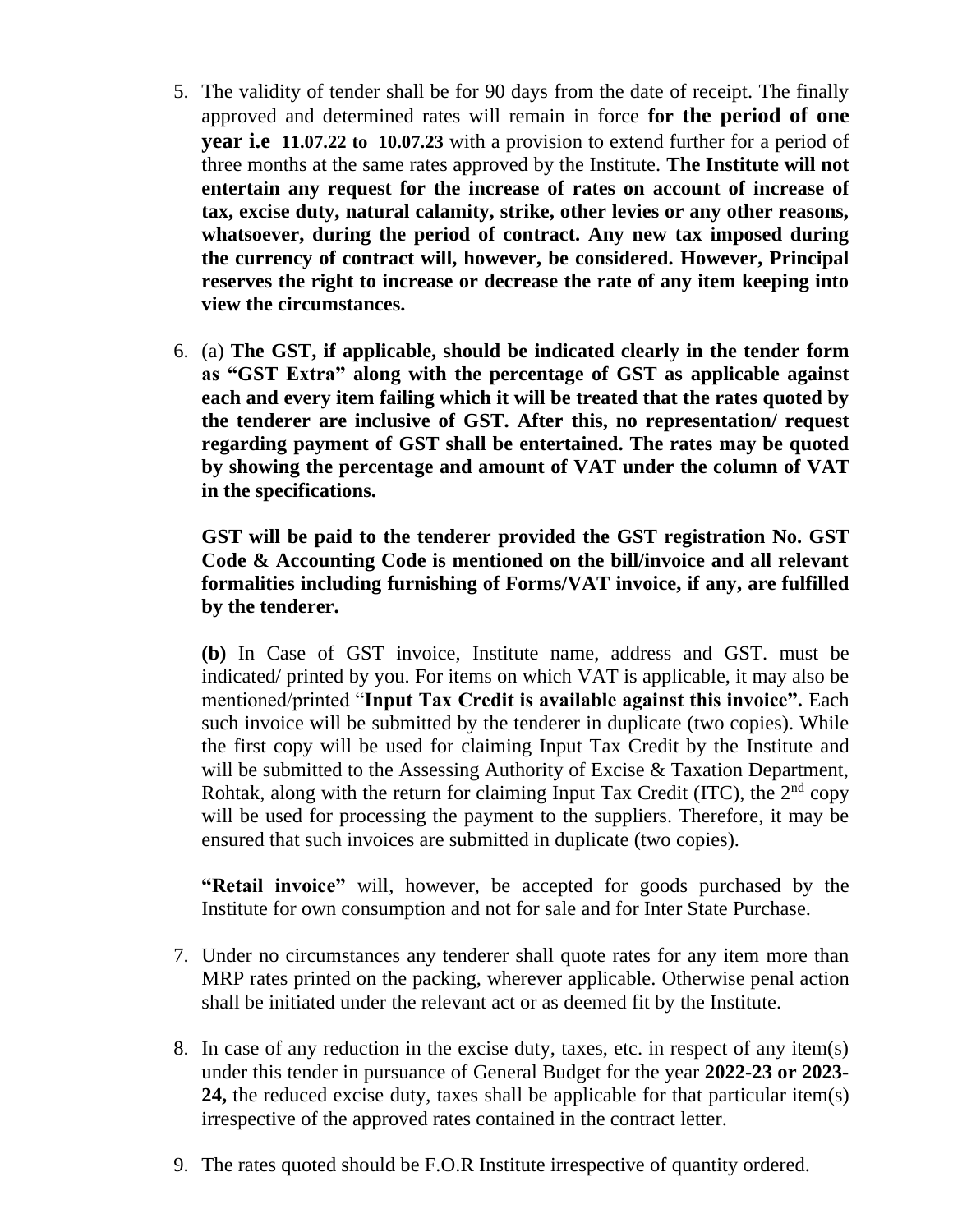- 10.**The tenderers will quote the rates in respect of non-branded items and will submit the samples of allotted items to the Principal/Secretary for approval and in case of supply of inferior quality, if any; matter will be referred to the Purchase Committee.**
- 11.The tenderer will supply the Provision Items to the Institute on next day at 8.30 A.M. sharp or time given by the Institute. In case of late supply of the items, a penalty of Rs.500/- or 2% of value of supply whichever is higher will be imposed to the tenderer. The Institute shall also be at liberty to make purchase of the items as per the requirement from the open market at the risk and cost of the tenderer without further intimation.
- 12.The Management reserves the right to reject the supply of items for which the contract is awarded, if it is not found as per prescribed standard, wholly or partly, and the rejected quantity shall be lifted / removed by the supplier immediately from the Institute premises at their own expenses on being informed of the same. In case the tenderer fails to remove the rejected material or items, the Department reserves the right to dispose-off the same at the cost of the tenderer and no claim whatsoever shall be entertained.
- 13.The number of items and quantity thereof mentioned in the BOQ are tentative/ indicative and can be increased/decreased as per requirement of the Institute. The Institute also reserves the right to withdraw any item mentioned in the BOQ and no compensation shall be payable for the same.
- 14.The Institute shall not be in any manner concerned with internal affairs of the tenderers i.e. dispute and dissolution, etc. or affairs concerning any other (third) party that supplier may be having.
- 15.(a) In case of non-supply/short supply/inferior quality supply, the items shall be purchased at the risk and cost of the tenderer and the amount spent in excess of the approved rates shall be recovered from the pending bills and security deposit. In this eventuality, the security deposit will be forfeited. If at any time, the penalty levied/recoverable during the contract period exceeds the security amount, then the Institute reserves the right to withdraw the item(s) and re-allot the same to any other supplier and further blacklist the tenderer upto three years from participating in Institute tenders.

(b) In case penalty is imposed for more than 5 times on the tenderer on account of non-supply/short supply/poor quality supply/late supply to the Institute the contract is liable to be considered for cancellation, forfeiture of security and blacklisting of the tenderer's /firm upto the period of 3 years.

- 16. The Institute shall be at liberty to purchase the items from Government approved agencies and the tenderer shall have no objection to it.
- 17. The tenderer shall be duty bound to affect the supply of items contracted for to the extent indented during the contract period.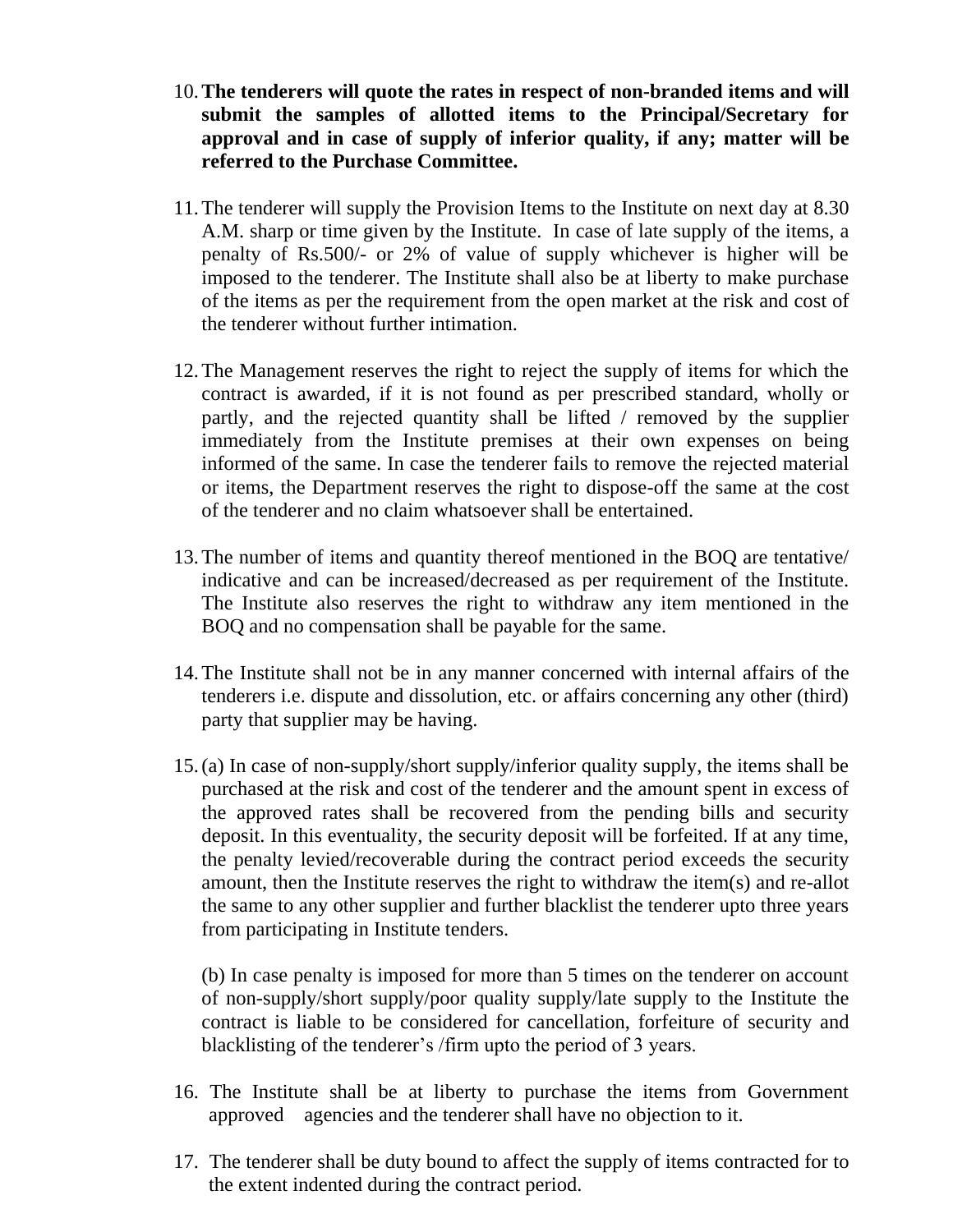- 18. The free scheme, if any, introduced by the Manufacturer/Authorized Distributors with the sale of product from time to time is applicable to the Institute. In such case the tenderer shall indicate the details of free supply in the bill, while supplying the indented material.
- 19. Failure to discharge the contractual obligations by the tenderer, will lead to blacklisting of the firm for future supplies/tendering in the Institute upto three years and the security deposited shall be forfeited.
- 20. Payments will be processed on fortnightly basis i.e. in batches of 1st to  $15<sup>th</sup>$  and 16<sup>th</sup> 30th/31<sup>st</sup> of each month. Payment of each batch will be released within 15 days of close of each batch. Thus, while payment of bill from  $1<sup>st</sup>$  to  $15<sup>th</sup>$  of a month will be made upto  $30<sup>th</sup>$  of the same month, payment for bills in the batch of  $16<sup>th</sup>$  to  $30<sup>th</sup>$  /  $31<sup>st</sup>$  will be released before  $15<sup>th</sup>$  day of next month.
- 21. The contract, if awarded, for specific period, can be terminated at any time without assigning any reason, whatsoever, even before the expiry of the contract period.
- 22. The aforementioned terms & conditions shall be binding and operative between the tenderer (supplier) and the Institute.
- 23. The undersigned reserves the right to accept or reject any or all the tenders without assigning any reason whatsoever.
- 24. Any dispute is subject to the jurisdiction of Faridabad only.
- 25 The tenderer must have License so issued under the **FOOD SAFETY AND STANDARDS ACT 2006** or enclose a copy of Receipt of applying for the above License to the Govt. as token of proof for supplying of Provision Item along with an undertaking that in case the contract is allotted to the tenderer, the said License will be produced within 90 Days of allotment failing which the Institute would reserve the right to cancel the contract.
- 26. In the event of any dispute or difference arising out of or in any way touching or concerning this tender whatsoever (except as to matters the decision of which is specifically provided under this contract). The same shall be referred to the sole arbitration of the Director Tourism, Haryana, Chandigarh or any person appointed by him / her. The award of such arbitrator shall be final and binding on both the parties hereto. The Arbitration and Conciliation Act, 1996, shall apply to the arbitration proceedings.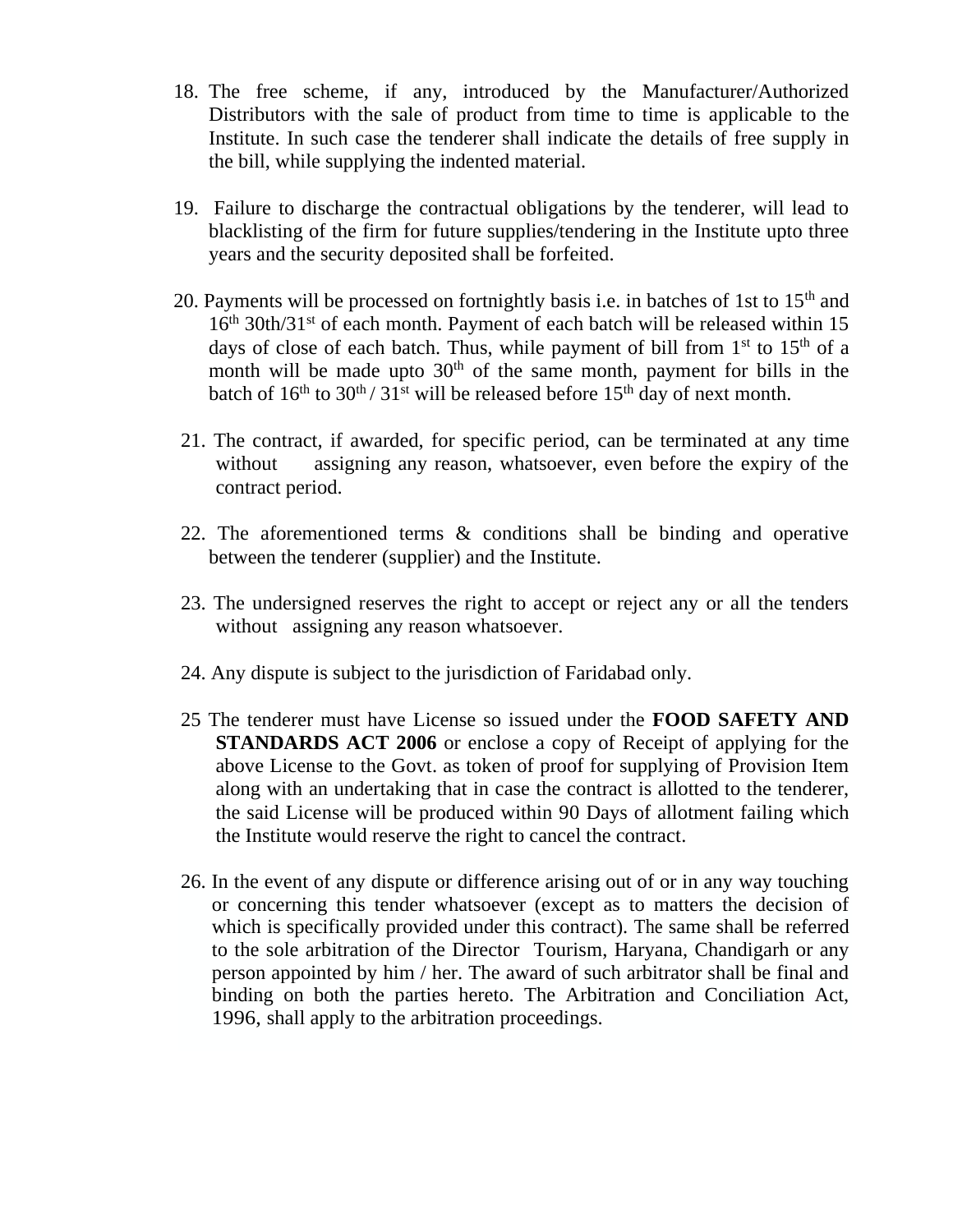- 27.Bidder shall not be allowed to be represented by a lawyer.
- 28.The aforementioned terms & conditions shall be binding and operative between the bidder (contractor) and the Institute.
- 29.The undersigned reserves the right to accept or reject any or all the tenders without assigning any reasons whatsoever.
- 30. Any dispute is subject to the jurisdiction of Faridabad only.

Principal/Secretary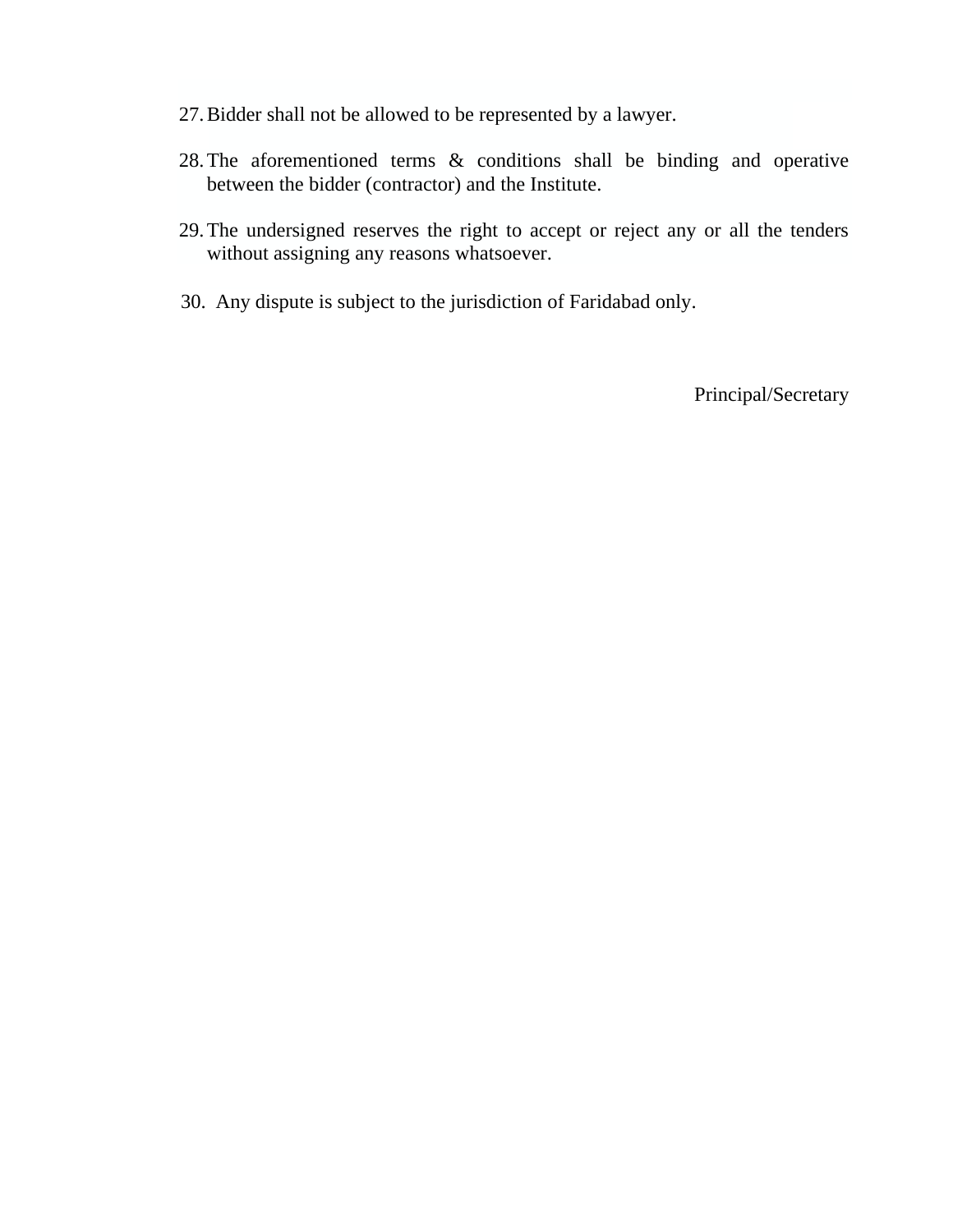### **PROCEDURE FOR TENDERING**

- 1. The Bids shall be received only in the office of Institute of Hotel Management, Faridabad.
- 2. Tender Documents can be downloaded from the web site of the Institute.
- 3. The Agency has to produce the original documents as and when asked for by the Institute. The failure of the Agency to furnish the said original documents will entail summarily rejection of its tender.
- 4. Instructions to Bidders:
	- (a) Tenders without required documents will be rejected. Incomplete tenders or tenders without earnest money will be rejected.
	- (b) Bids will be opened as per time schedule mentioned above.
	- (c) Before submission of Bids, Bidders must ensure that copies of all the necessary documents have been attached with the Bid.
	- (d) It will be mandatory for all the Bidders to attach all the documents mentioned under **'TECHNICAL BID'.**
	- (e) Institute will not be responsible for any delay in submission of the Bids due to any reason whatsoever.
	- (f) The details of Tender Fee & EMD specified in the Tender documents should be the same as submitted otherwise tender will be rejected.
- 5. For any issue related to Tendering, Bidders may contact the Office of the Institute .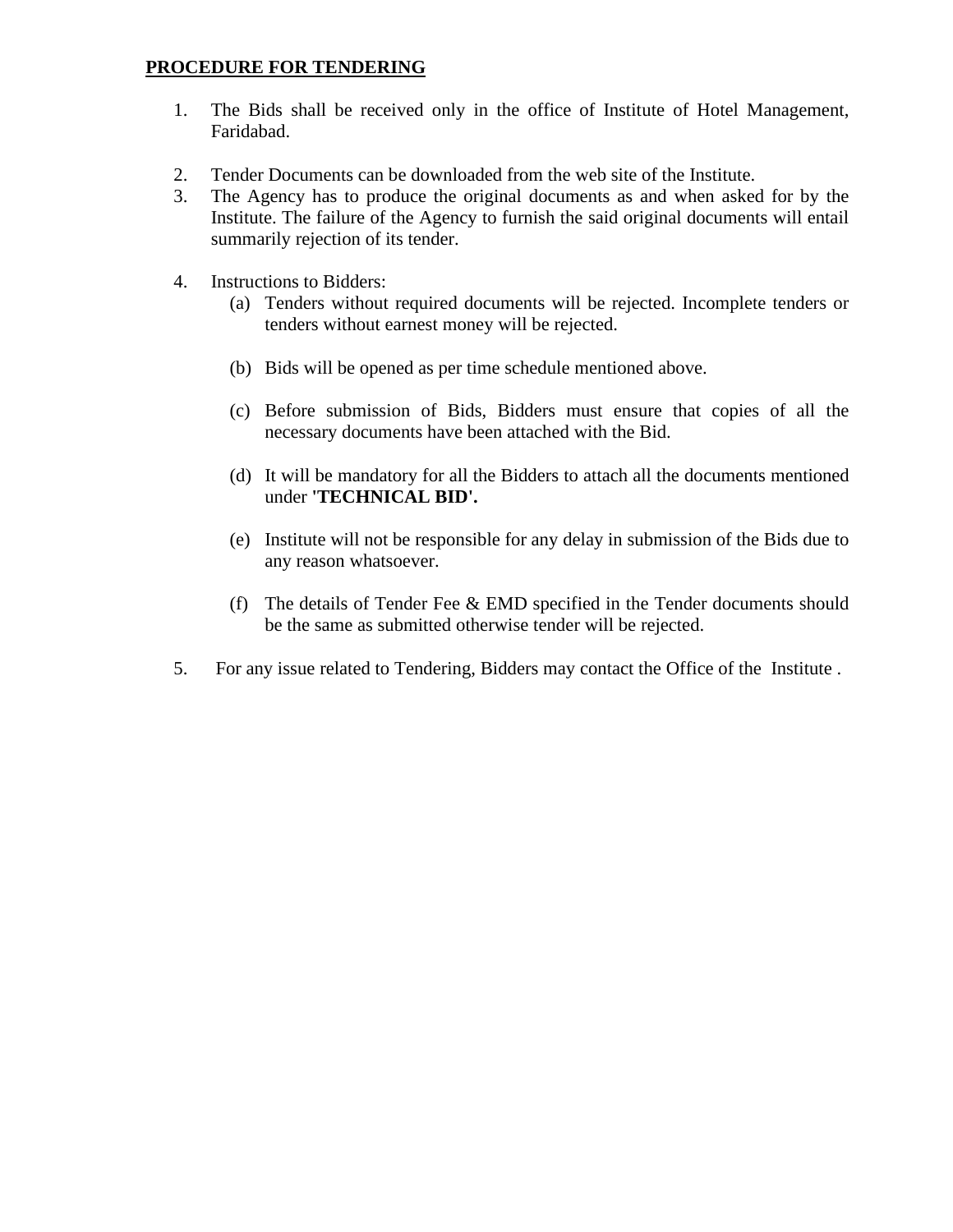## **INSTITUTE OF HOTEL MANAGEMENT BADKHAL LAKE CROSSING, FARIDABAD,121001 PH.NO.0129-4052466**

### **TECHNICAL DETAILS OF THE TENDERER TECHNICAL BID(PART 'A')**

### A. Earnest Money Deposit

- B. 1. Details of Tenderer Name, Father's Name, Name of Firm, Complete Address and Contact Number.
	- 2. Transportation Arrangements
	- 3. The tenderer must have License so issued under the **FOOD SAFETY AND STANDARDS ACT 2006** or enclose a copy of Receipt of applying for the above License to the Govt. as token of proof for supplying of Provision Item along with an undertaking that in case the contract is allotted to the tenderer, the said License will be produced within 90 Days of allotment failing which the Institute would reserve the right to cancel the contract prematurely.
	- 4. No Agency having been blacklisted by the any State or Central Government Department or PSU in the past shall be eligible to participate in the tendering process (enclose a signed and stamped statement on the letter head of the company with regard to the blacklisting history of the company).
	- 5. Any other information, terms and conditions that tenderer may like to add.

**Note:**- Please attach the scanned copy/copies of above said information with Technical Bid.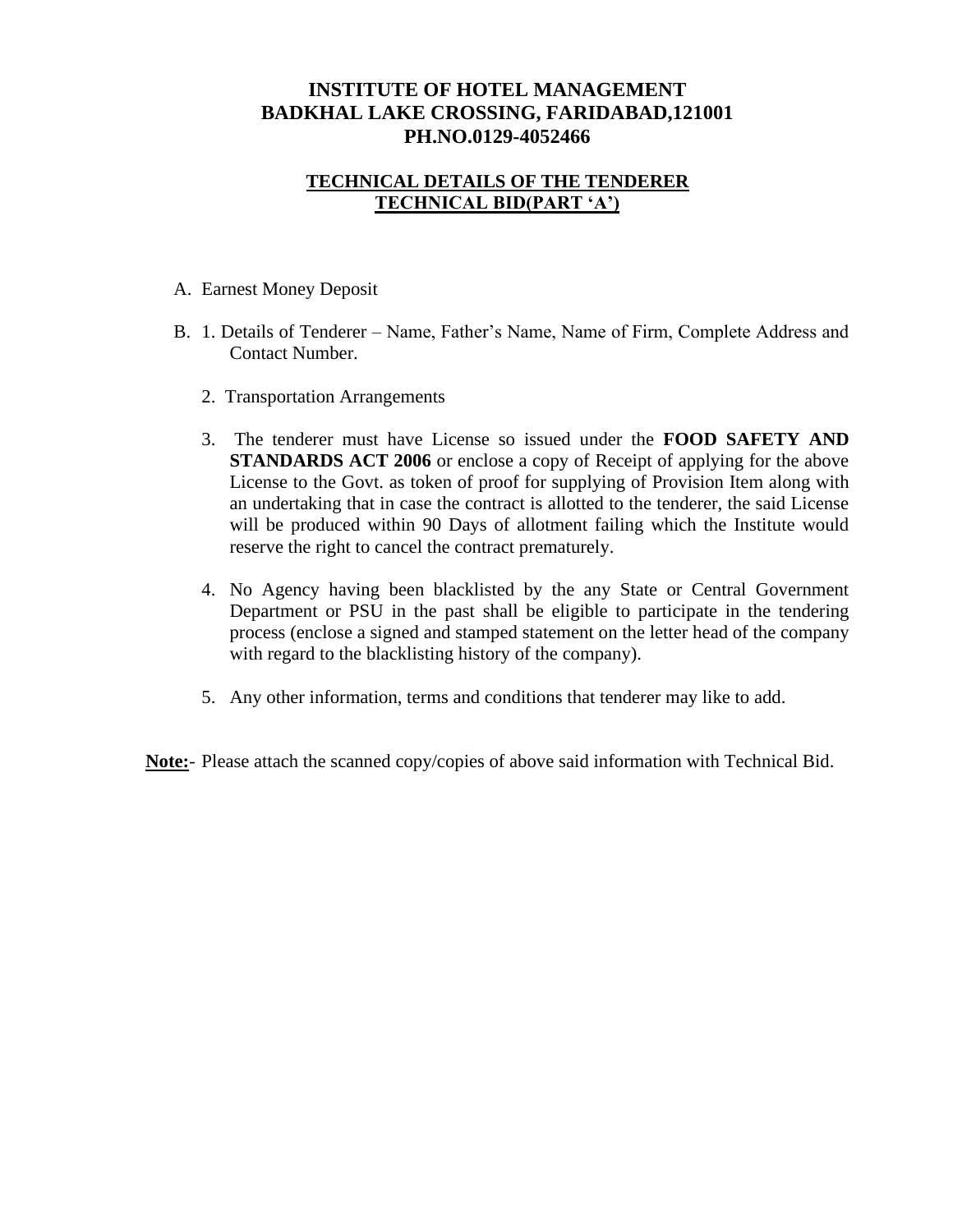### **INSTITUTE OF HOTEL MANAGEMENT BADKHAL LAKE CROSSING, FARIDABAD,121001 PH.NO.0129-4052466**

#### **FINANCAL BID (PART B)**

### **RATES OF PROVISIONAL ITEMS**

| S.No.          | Name of Item          | Packing(Economical/Institutional) | <b>Estimated</b>    | Rates | <b>GST % &amp;</b> |
|----------------|-----------------------|-----------------------------------|---------------------|-------|--------------------|
|                |                       |                                   | monthly             |       | Amount             |
|                |                       |                                   | consumption         |       |                    |
| 1              | Ajinomoto             | Kg.                               | $\overline{2}$      |       |                    |
| $\overline{c}$ | Ajwain                | Kg.                               | $\overline{2}$      |       |                    |
| 3              | Almond Giri           | Kg.                               | 5                   |       |                    |
| 4              | Araroot               | Kg.                               | 5                   |       |                    |
| 5              | Atta                  | Kg.                               | 300                 |       |                    |
| 6              | <b>Baking Powder</b>  | Kg.                               | $\sqrt{3}$          |       |                    |
| 7              | Bay leaves            | Kg.                               | 1                   |       |                    |
| 8              | Besan                 | Kg.                               | 30                  |       |                    |
| 9              | <b>Big Cardamom</b>   | Kg.                               | 1                   |       |                    |
| 10             | <b>Black Chana</b>    | Kg.                               | 10                  |       |                    |
| 11             | Black pepper pwd      | Kg.                               | $\overline{2}$      |       |                    |
| 12             | Black pepper whole    | Kg.                               | 1                   |       |                    |
| 13             | Boondi                | Kg.                               | 3                   |       |                    |
| 14             | Briyani masala        | Kg.                               | 1                   |       |                    |
| 15             | Chaat masala          | Kg.                               | 1                   |       |                    |
| 16             | Chana Dal             | Kg.                               | 60                  |       |                    |
| 17             | Chhole masala         | Kg.                               | $\overline{3}$      |       |                    |
| 18             | Cinnamon Powder       | Kg.                               | $\overline{500}$ gm |       |                    |
| 19             | Cinnamon Whole        | Kg.                               |                     |       |                    |
| 20             | Cling Film            | Kg.                               | 5                   |       |                    |
| 21             | Cloves                | Kg.                               | 1                   |       |                    |
| 22             | Cocoa Powder          | Kg.                               | $\overline{2}$      |       |                    |
| 23             | Coconut Powder        | Kg.                               | 1                   |       |                    |
| 24             | Coffee                | Kg.                               | $\overline{2}$      |       |                    |
| 25             | Coriander pwd         | Kg.                               | 10                  |       |                    |
| 26             | Corn Flake            | Kg.                               | $\overline{2}$      |       |                    |
| 27             | Corn Flour            | Kg.                               | 10                  |       |                    |
| 28             | <b>Custard Powder</b> | Kg.                               | 5                   |       |                    |
| 29             | Dal Arhar             | Kg.                               | 60                  |       |                    |
| 30             | Dalia (Porridge)      | Kg.                               | 10                  |       |                    |
| 31             | Degi mirch            | Kg.                               | $\overline{3}$      |       |                    |
| 32             | Desi Ghee             | Kg.                               | $\overline{5}$      |       |                    |
| 33             | Dhania Whole          | Kg.                               | $\overline{2}$      |       |                    |
| 34             | Green Cardamom        | Kg.                               | 1                   |       |                    |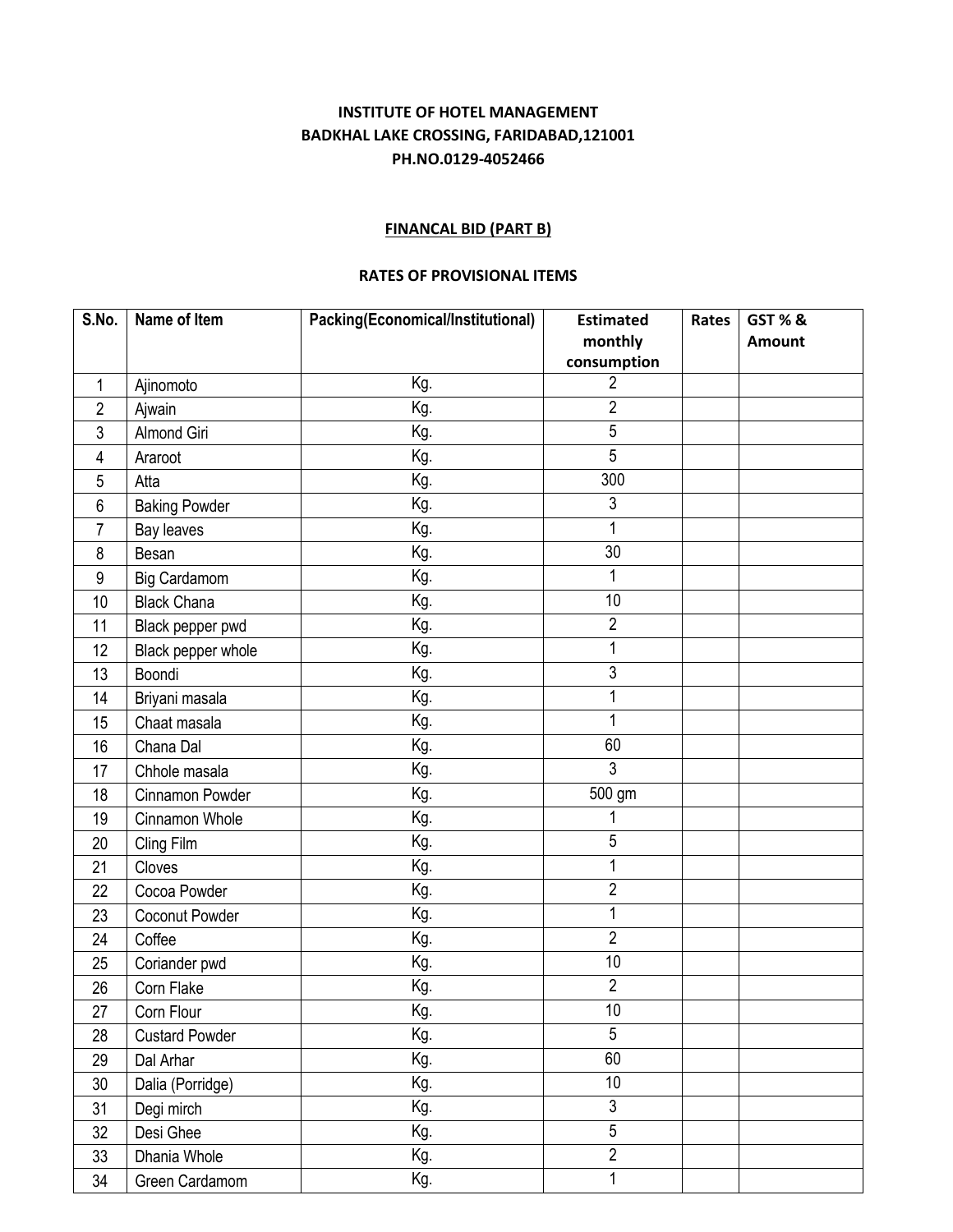| 35 | Gur                   | Kg.  | 5                   |  |
|----|-----------------------|------|---------------------|--|
| 36 | Honey                 | Kg.  | 5                   |  |
| 37 | Imli (seedless)       | Kg.  | $\overline{5}$      |  |
| 38 | Jawitri               | Kg.  | $\overline{250}$ gm |  |
| 39 | Jeera                 | Kg.  | 10                  |  |
| 40 | Kabuli Chana          | Kg.  | 60                  |  |
| 41 | Kaju tukda            | Kg.  | 5                   |  |
| 42 | Kaju Whole            | Kg.  |                     |  |
| 43 | Kalaunji              | Kg.  | $\overline{500}$ gm |  |
| 44 | Kewra Essence         | btl. | 5                   |  |
| 45 | Khaskhas              | Kg.  |                     |  |
| 46 | Kishmis               | Kg.  | $\overline{5}$      |  |
| 47 | Lemon Yellow Essence  | btl. | $\overline{2}$      |  |
| 48 | Macaroni              | Kg.  | $\overline{5}$      |  |
| 49 | Maida                 | Kg.  | 100                 |  |
| 50 | Malka Masoor Wash     | Kg.  | 30                  |  |
| 51 | Mango Essence         | btl. | $\overline{2}$      |  |
| 52 | Masoor Whole          | Kg.  | 30                  |  |
| 53 | Match Box             | pkt. | 10                  |  |
| 54 | Mayonnaise            | Kg.  | 15                  |  |
| 55 | Melon Seeds           | Kg.  | $\overline{2}$      |  |
| 56 | Methi Dana            | Kg.  |                     |  |
| 57 | Misri Crystal         | Kg.  |                     |  |
| 58 | Moong Dal Chhilka     | Kg.  | $\overline{30}$     |  |
| 59 | Moong Wash            | Kg.  | 20                  |  |
| 60 | Moong Whole           | Kg.  | 20                  |  |
| 61 | Mustard Oil           | ltr. | 5                   |  |
| 62 | <b>Mustard Powder</b> | Kg.  |                     |  |
| 63 | <b>Mustard Seeds</b>  | Kg.  | $\overline{2}$      |  |
| 64 | Nutri                 | Kg.  | $\overline{5}$      |  |
| 65 | Oat Meals             | Kg.  | $\overline{2}$      |  |
| 66 | Orange Essence        | btl. | $\overline{2}$      |  |
| 67 | Papad                 | pkt. | $\overline{5}$      |  |
| 68 | Paprika Powder        | Kg.  |                     |  |
| 69 | <b>Parmal Rice</b>    | Kg.  | 400                 |  |
| 70 | Pasta Farfalle        | Kg.  | $\overline{2}$      |  |
| 71 | Pasta Fusilli         | Kg.  | $\overline{2}$      |  |
| 72 | Pasta Penne           | Kg.  | $\overline{2}$      |  |
| 73 | Pav bhaji masala      | Kg.  | 1                   |  |
| 74 | Peanut Giri           | Kg.  | 5                   |  |
| 75 | Phool Makhana         | Kg.  | 500 gm              |  |
| 76 | Pickle                | Kg.  | 5                   |  |
| 77 | Pineapple Essence     | btl. | $\overline{2}$      |  |
| 78 | Pista                 | Kg.  | 1                   |  |
| 79 | Rajma masala          | Kg.  | $\overline{2}$      |  |
| 80 | Rajmah Chitra         | Kg.  | 60                  |  |
| 81 | Red chilli pwd        | Kg.  | 5                   |  |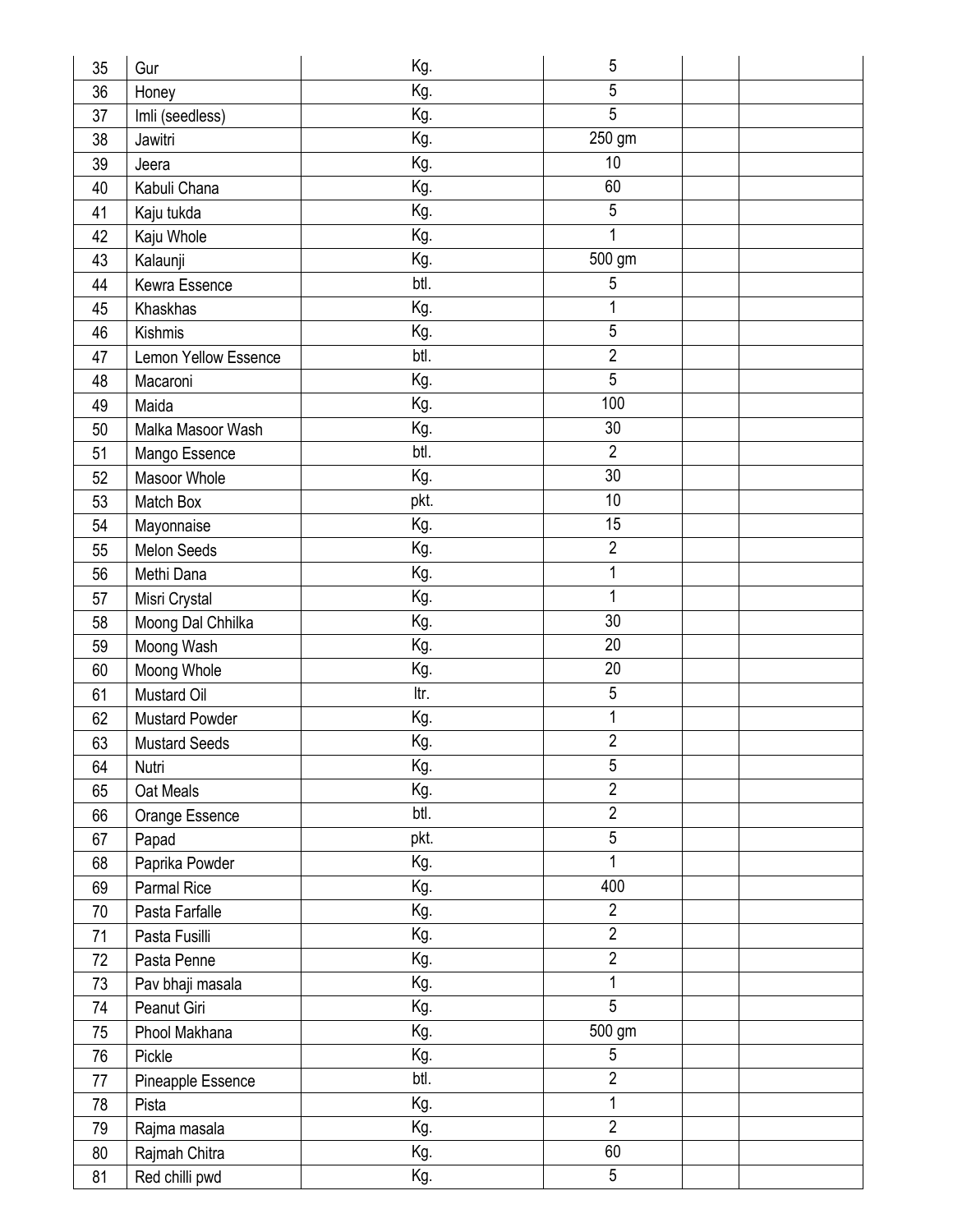| 82  | Red Chilli Whole          | Kg.           | 2               |  |
|-----|---------------------------|---------------|-----------------|--|
| 83  | Refined Oil               | $tin$ 15 ltr. | 10              |  |
| 84  | Rice Basmati              | Kg.           | $\overline{10}$ |  |
| 85  | Rice Shella (Basmati)     | Kg.           | 300             |  |
| 86  | Roasted Channa            | Kg.           | 5               |  |
| 87  | Saffron                   | gms           | 10              |  |
| 88  | Salt (Tata)               | Kg.           | 60              |  |
| 89  | Sambhar masala            | Kg.           | $\overline{2}$  |  |
| 90  | Saunf Motti               | Kg.           | 1               |  |
| 91  | <b>Scented Saunf</b>      | Kg.           | 500 gm          |  |
| 92  | Sevian                    | Kg.           | 5               |  |
| 93  | Silver Foil               | Kg.           | $\overline{5}$  |  |
| 94  | Spaghetti                 | Kg.           | $\overline{2}$  |  |
| 95  | <b>Strawberry Essence</b> | Kg.           | $\overline{2}$  |  |
| 96  | Sugar                     | Kg.           | 100             |  |
| 97  | Suji                      | Kg.           | 10              |  |
| 98  | Tata tea                  | Kg.           | $\overline{15}$ |  |
| 99  | Tata Tea Bag              | pkt.          | 5               |  |
| 100 | <b>Til White</b>          | Kg.           | $\overline{2}$  |  |
| 101 | Tooth Pick {Sharp}        | pkt.          | 1               |  |
| 102 | turmeric pwd              | Kg.           | 5               |  |
| 103 | Urad Chhilka              | Kg.           | 15              |  |
| 104 | Urad Wash                 | Kg.           | 10              |  |
| 105 | <b>Urad Whole</b>         | Kg.           | 30              |  |
| 106 | Vanaspati Ghee            | Kg.           | 10              |  |
| 107 | Vanilla Essence           | btl.          | 10              |  |
| 108 | <b>Walnut Giri</b>        | Kg.           | 3               |  |
| 109 | Way leaf                  | Kg.           | 1               |  |
| 110 | White pepper pwd          | Kg.           | $\overline{2}$  |  |

Stamp/seal of Tenderer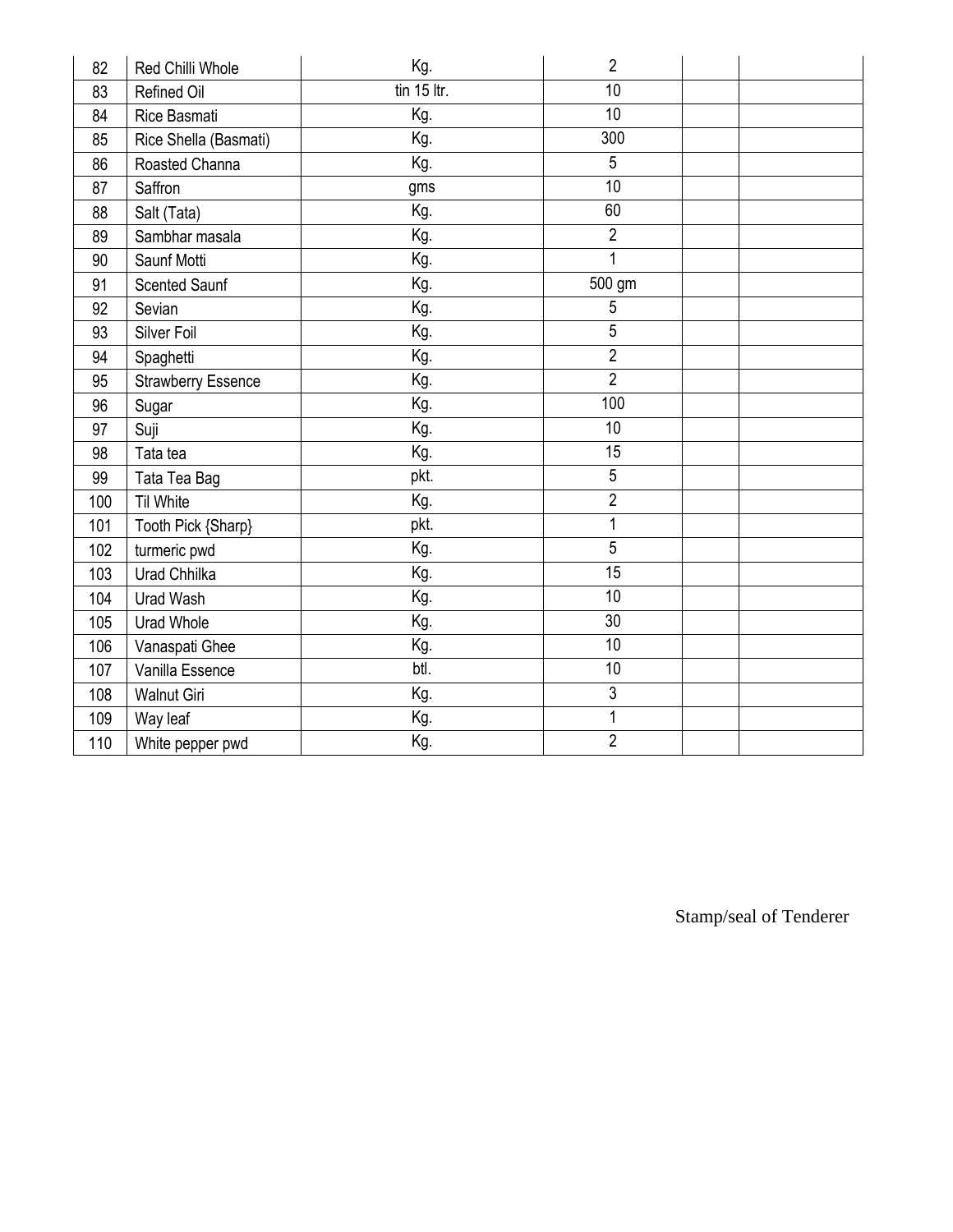### **INSTITUTE OF HOTEL MANAGEMENT BADKHAL LAKE CROSSING, FARIDABAD,121001 PH.NO.0129-4052466**

### **FINANCAL BID (PART B)**

### **RATES OF PROVISIONAL ITEMS**

| S.No.          | Name of Item            | Packing(Economical/Institutional | <b>Estimated</b> |       | GST%              |
|----------------|-------------------------|----------------------------------|------------------|-------|-------------------|
|                |                         |                                  | monthly          |       | &                 |
|                |                         |                                  | consumption      | Rates | <b>Amoun</b><br>t |
| $\mathbf{1}$   | Cherry Tin              | Tin                              | 5                |       |                   |
| $\overline{2}$ | Chilli Sauce            | Btl.                             | 5                |       |                   |
| 3              | <b>Condensed Milk</b>   |                                  |                  |       |                   |
|                | Dark Chocolate          | Tin                              | 5                |       |                   |
| 4              | <b>French Fries</b>     | Kg                               | 10               |       |                   |
| 5              |                         | Kg                               | $\overline{2}$   |       |                   |
| 6              | Fruit Cocktail Tin      | Tin                              | 10               |       |                   |
| 7              | Gelatin                 | Kg                               | 500 gm           |       |                   |
| 8              | Glaze Cherry            | Kg                               | $\mathbf{1}$     |       |                   |
| 9              | Gulab Jal {Dabur}       | Btl.                             | $\overline{2}$   |       |                   |
| 10             | Icing Sugar             | Kg                               | 5                |       |                   |
| 11             | Jam Apple               | Btl.                             | 5                |       |                   |
| 12             | Jam Mango               | Btl.                             | 5                |       |                   |
| 13             | Jam Orange              | Btl.                             | 5                |       |                   |
| 14             | Jam Pineapple           | Btl.                             | 5                |       |                   |
| 15             | Mixed Fruit Jam         | Btl.                             | 5                |       |                   |
| 16             | Olive                   | Btl.                             | 5                |       |                   |
| 17             | Olive Oil (Cooking)     | Btl.                             | 10               |       |                   |
| 18             | Orange Peel             | Tin                              | $\overline{2}$   |       |                   |
| 19             | Oregano                 | Btl.                             | 10               |       |                   |
| 20             | <b>Pineapple Slices</b> | Tin                              | 10               |       |                   |
| 21             | <b>Pitted Olive</b>     | Btl.                             | 5                |       |                   |
| 22             | Salad Oil               | Btl.                             | 5                |       |                   |
| 23             | Soya Sauce              | Btl.                             | 5                |       |                   |
| 24             | <b>Stuffed Olive</b>    | Btl.                             | 5                |       |                   |
| 25             | Sugar Cube              | Kg                               | 5                |       |                   |
| 26             | Sweet Corn              | Tin                              | 10               |       |                   |
| 27             | <b>Tabasco Sauce</b>    | Btl.                             | $\overline{2}$   |       |                   |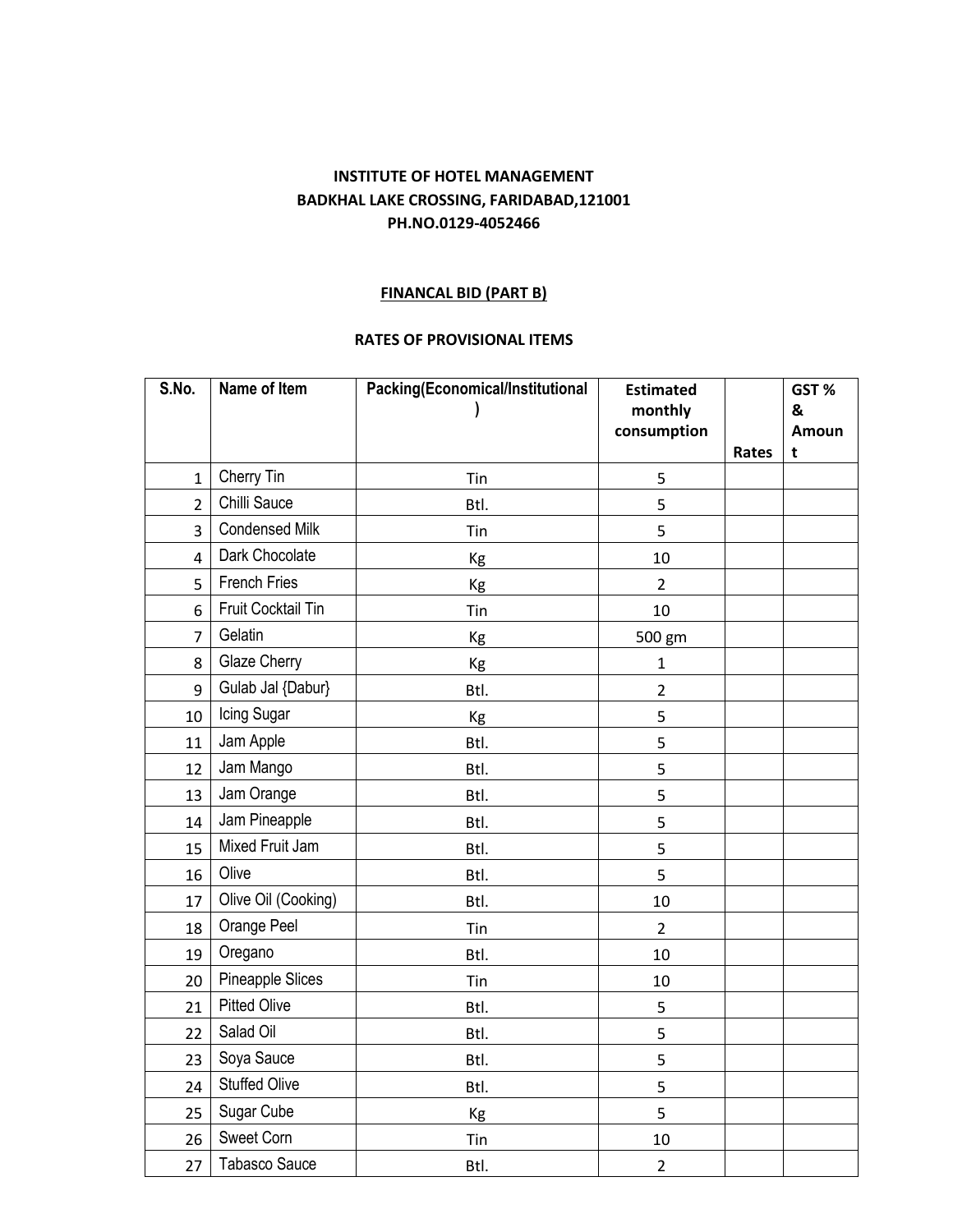| 28 | Thyme               | Btl. | 10 |  |
|----|---------------------|------|----|--|
|    | Tomato Ketchup      |      |    |  |
| 29 | kissan              | Btl. | 15 |  |
|    | Tomato Ketchup      |      |    |  |
| 30 | maggi               | Btl. | 15 |  |
| 31 | <b>Tomato Puree</b> | Tin  | 20 |  |
|    | Vinegar White       |      |    |  |
| 32 | {Sailor}            | Btl. | 20 |  |
| 33 | White Chocolate     | Kg   | 5  |  |
|    | Worcestershire      |      |    |  |
| 34 | Sauce               | Btl. |    |  |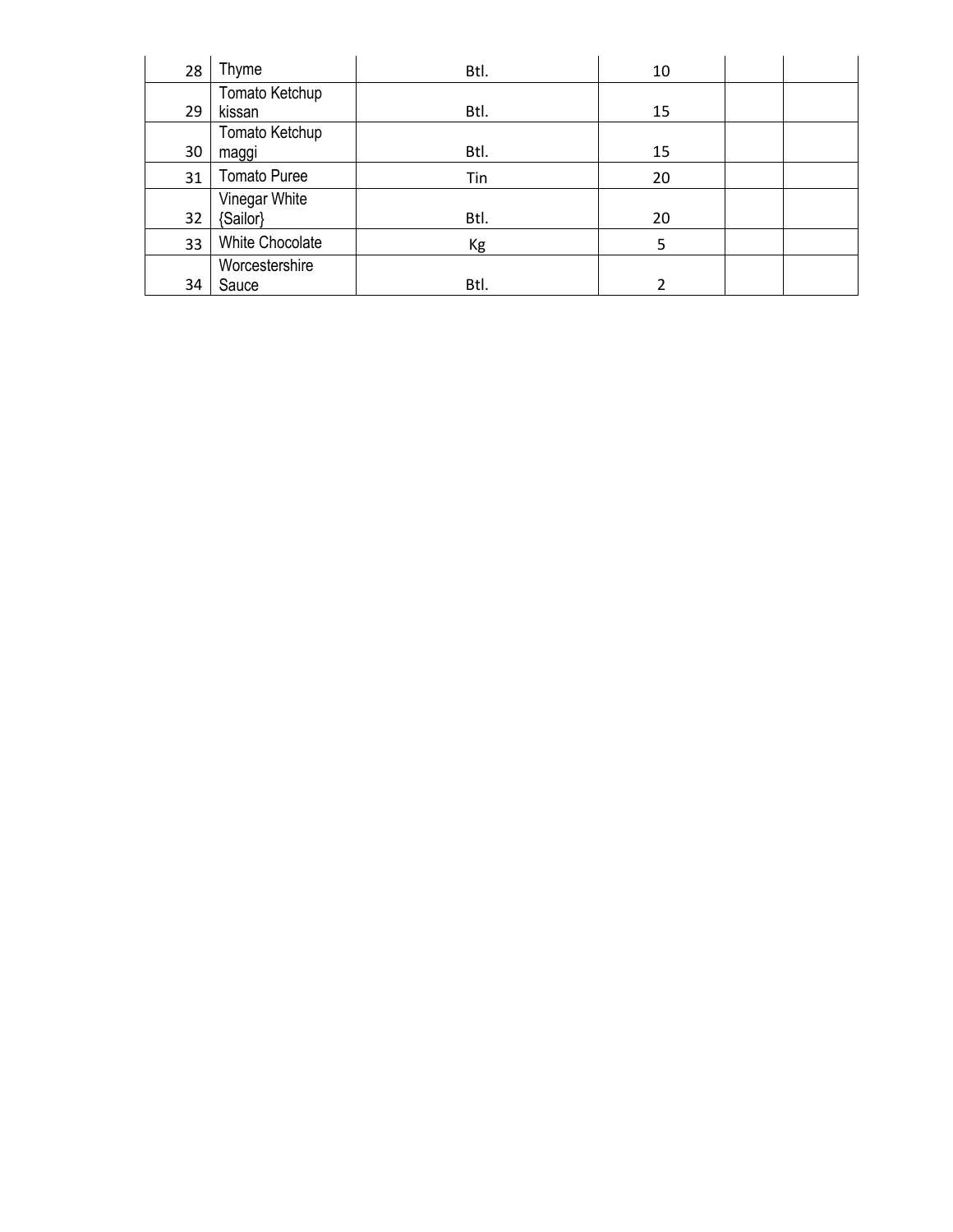## **INSTITUTE OF HOTEL MANAGEMENT BADKHAL LAKE CROSSING, FARIDABAD,121001 PH.NO.0129-4052466**

# **FINANCIAL BID (PART B)**

#### **RATES OF CLEANING MATERIAL**

| Sr.              | <b>Name of Items</b>           | <b>Estimated</b> | <b>Packing(Econ</b> | <b>Rate</b> in       | GST %             |
|------------------|--------------------------------|------------------|---------------------|----------------------|-------------------|
| No.              |                                | monthly          | omical/Institu      | Kg, bottle, pkt, ltr | $\boldsymbol{\&}$ |
|                  |                                | consumption      | tional)             |                      | <b>Amount</b>     |
| $\mathbf{1}$     | <b>ALA FABRIC</b>              | 6 bottel         | 500 ml              |                      |                   |
|                  | <b>WHITENER</b>                |                  |                     |                      |                   |
| $\boldsymbol{2}$ | <b>COMFORT</b>                 | 4 bottel         | 500 ml              |                      |                   |
| 3                | <b>DUSTER</b>                  | $60$ pcs         | 1 dozen             |                      |                   |
| $\overline{4}$   | <b>DOVE SHOP</b>               | 6 pcs            | Medium              |                      |                   |
| 5                | SAVELON /                      | 10 <sup>1</sup>  | 750 ml              |                      |                   |
|                  | <b>DETTOL Liqde SHOP</b>       |                  |                     |                      |                   |
| 6                | <b>DISH WASH GEL</b>           | 10 <sup>1</sup>  | 5 lit               |                      |                   |
| $\overline{7}$   | <b>FLOOR DUSTER</b>            | 36 pcs           | 1 dozen             |                      |                   |
|                  |                                |                  |                     |                      |                   |
| 8                | <b>GARBAGE BAG</b>             | $25$ kg          |                     |                      |                   |
|                  | <b>LARGE SIZE</b>              |                  |                     |                      |                   |
| 9                | <b>GARBAGE BAG</b>             | 10 pkt           |                     |                      |                   |
|                  | <b>SMALL SIZE</b>              |                  |                     |                      |                   |
| 10               | <b>HIT BLACK</b>               | 4 bottel         | Medium              |                      |                   |
| 11               | <b>HAND SANITIZER</b>          | 10 <sup>1</sup>  | 5 lit               |                      |                   |
| 12               | <b>LIZOL</b>                   | 10 <sup>1</sup>  | $1$ lit             |                      |                   |
| 13               | Liquids DETERGENT              | 10 <sup>1</sup>  | 5 lit               |                      |                   |
| 14               | <b>METROPOL</b>                | 12 pkt           |                     |                      |                   |
|                  | <b>SANITERY CUBES</b>          |                  |                     |                      |                   |
| 15               | <b>NEPTHELENE</b>              | 20 pkt           | $100 \text{ gm}$    |                      |                   |
|                  | <b>BALLS</b>                   |                  |                     |                      |                   |
| 16               | <b>ODONIL</b>                  | 12 pcs           |                     |                      |                   |
| 17               | <b>ODONIL STICK</b>            | 12 pcs           |                     |                      |                   |
| 18               | PHENYLE BLACK                  | 40 ltr           | 5 lit               |                      |                   |
| 19               | PHENYLE WHITE (                | $60$ ltr         | 5 lit               |                      |                   |
|                  | CLEANZO)                       |                  |                     |                      |                   |
|                  |                                |                  |                     |                      |                   |
| 20               | <b>ROOM FRESHNER</b><br>(ROSE) | 6 bottel         |                     |                      |                   |
| 21               | <b>SENI FRESH /</b>            | 10 bottel        | 500 ml              |                      |                   |
|                  | <b>HARPIC</b>                  |                  |                     |                      |                   |
| 22               | <b>SURF EXCLE</b>              | 10 kg            | $1 \text{ kg}$      |                      |                   |
| 23               | <b>VIM POWDER</b>              | 15 kg            | 700 gm              |                      |                   |
|                  |                                |                  |                     |                      |                   |